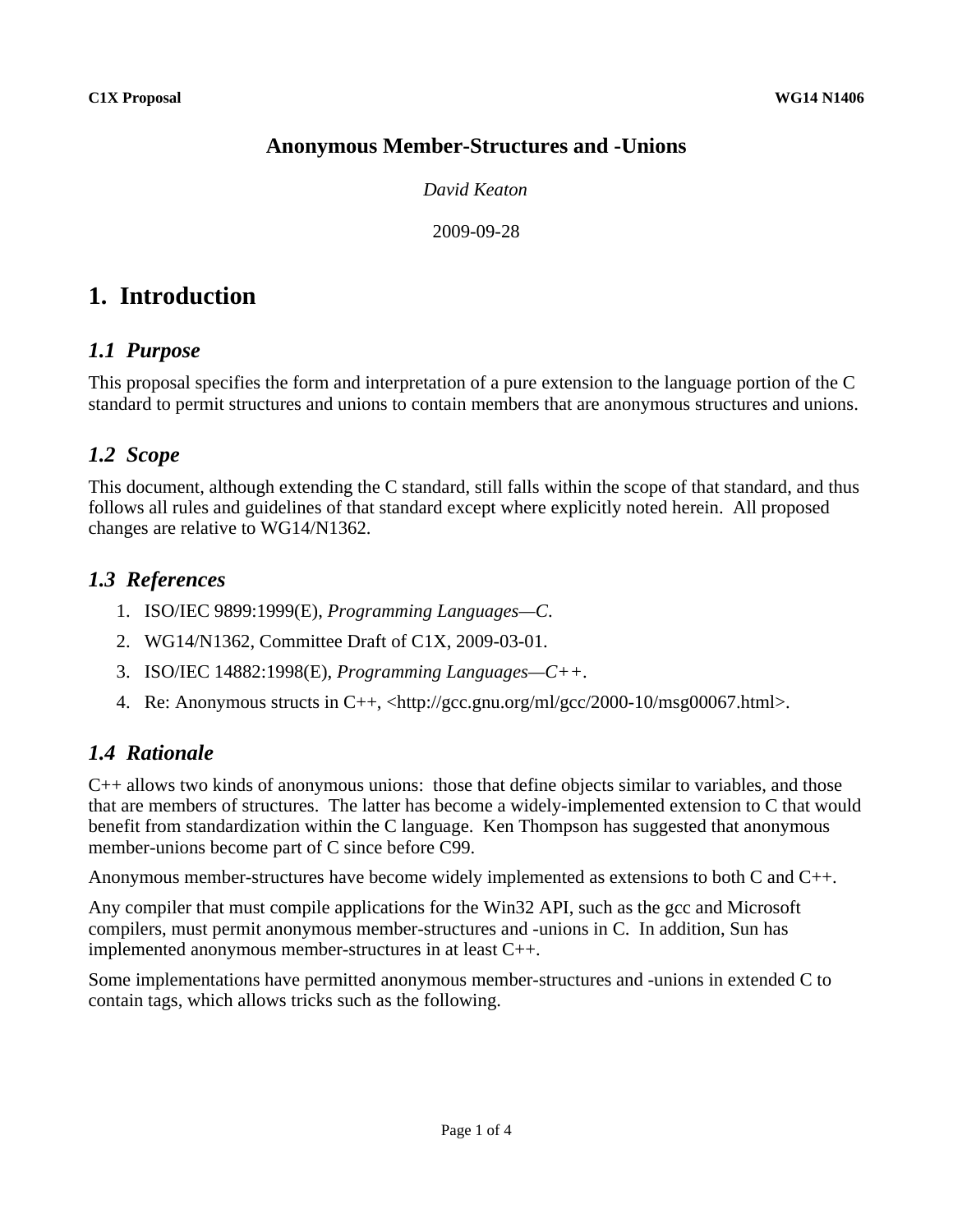```
struct point { float x, y, z; };
struct location {
     char *name;
     struct point; // inheritance in extended C, but
                    // forward declaration in C++
};
```
This proposal does not support that practice, for two reasons. First, it introduces a gratuitous difference between C and C++, since C++ implementations must treat the declaration of **point** within **location** as a forward reference to the type **location::point** rather than a definition of an unnamed member. Second, this feature does not seem to be used widely in applications, perhaps because it compiles differently in extended C vs. C++.

Parts of this proposal were adapted from C++ subclause 9.5 [class.union].

### *1.5 Impact*

There is no impact to existing conforming code. If nonconforming code depends on an extension that allows structures and unions to contain type declarations, then some useless declarations could become member definitions and increase the size of the containing structure or union. This is illustrated as follows.

```
struct date {
     struct { int hour, minute; }; // useless declaration \rightarrow member
     int year;
     int day;
};
```
This situation is not expected to occur in code that otherwise works. The code would also have to depend on the size of **struct date** for there to be an impact.

There is no link-time or run-time impact to existing implementations. Only a parser change is required.

### **2. Language**

Changed text surrounded by unchanged text is underlined in the following sections.

### *2.1 Changes to subclause 6.7.2.1*

In paragraph 1, change the definition of struct-declaration to make the struct-declarator-list optional.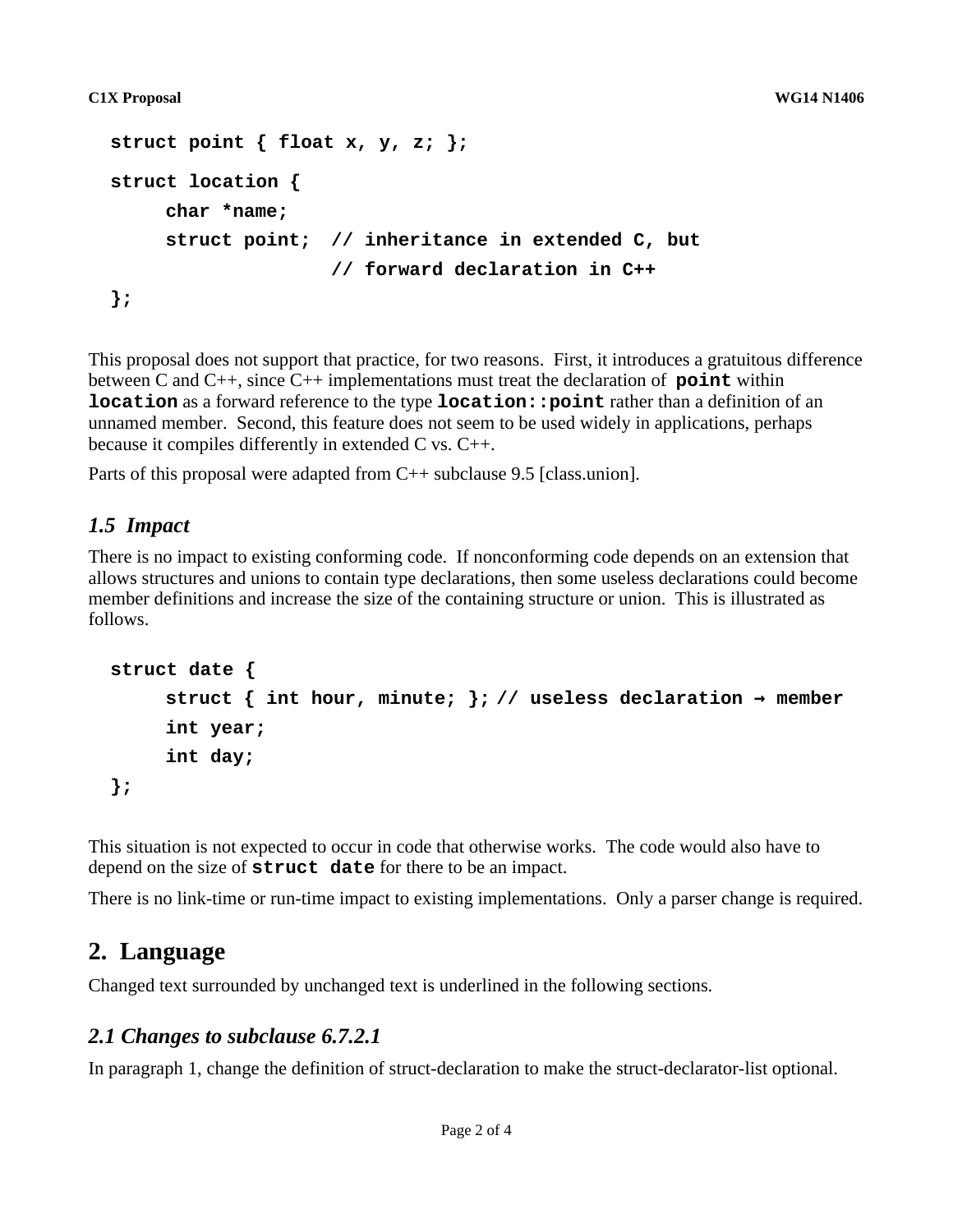#### **C1X Proposal WG14 N1406**

*struct-declaration: specifier-qualifier-list struct-declarator-listopt* **;** *static\_assert-declaration*

Add the following paragraph to the constraints section after paragraph 4.

A struct-declaration that does not define an anonymous structure or anonymous union shall contain a struct-declarator-list.

In paragraph 7, change the third sentence to the following.

If the struct-declaration-list contains no named members, and no member names are brought into its scope via anonymous structures or anonymous unions, the behavior is undefined.

Add the following two paragraphs to the semantics section after paragraph 16.

An unnamed member of structure type with no tag is called an *anonymous structure*. An unnamed member of union type with no tag is called an *anonymous union*.

For the purpose of name lookup, after the definition of an anonymous structure or anonymous union, its members are considered to have been defined in the same scope in which the anonymous structure or anonymous union is declared. If the anonymous structure or anonymous union contains members that are anonymous structures or anonymous unions, this applies recursively to those contained members.

Add the following example after paragraph 20.

The following illustrates anonymous structures and unions.

```
struct v {
    union { // anonymous union
         struct { int i, j; }; // anonymous structure
         struct { long k, l; } w;
     };
    int m;
} v1;
v1.i = 2; // valid
v1.k = 3; // invalid: inner structure is not anonymous
v1.w.k = 5; // valid
```